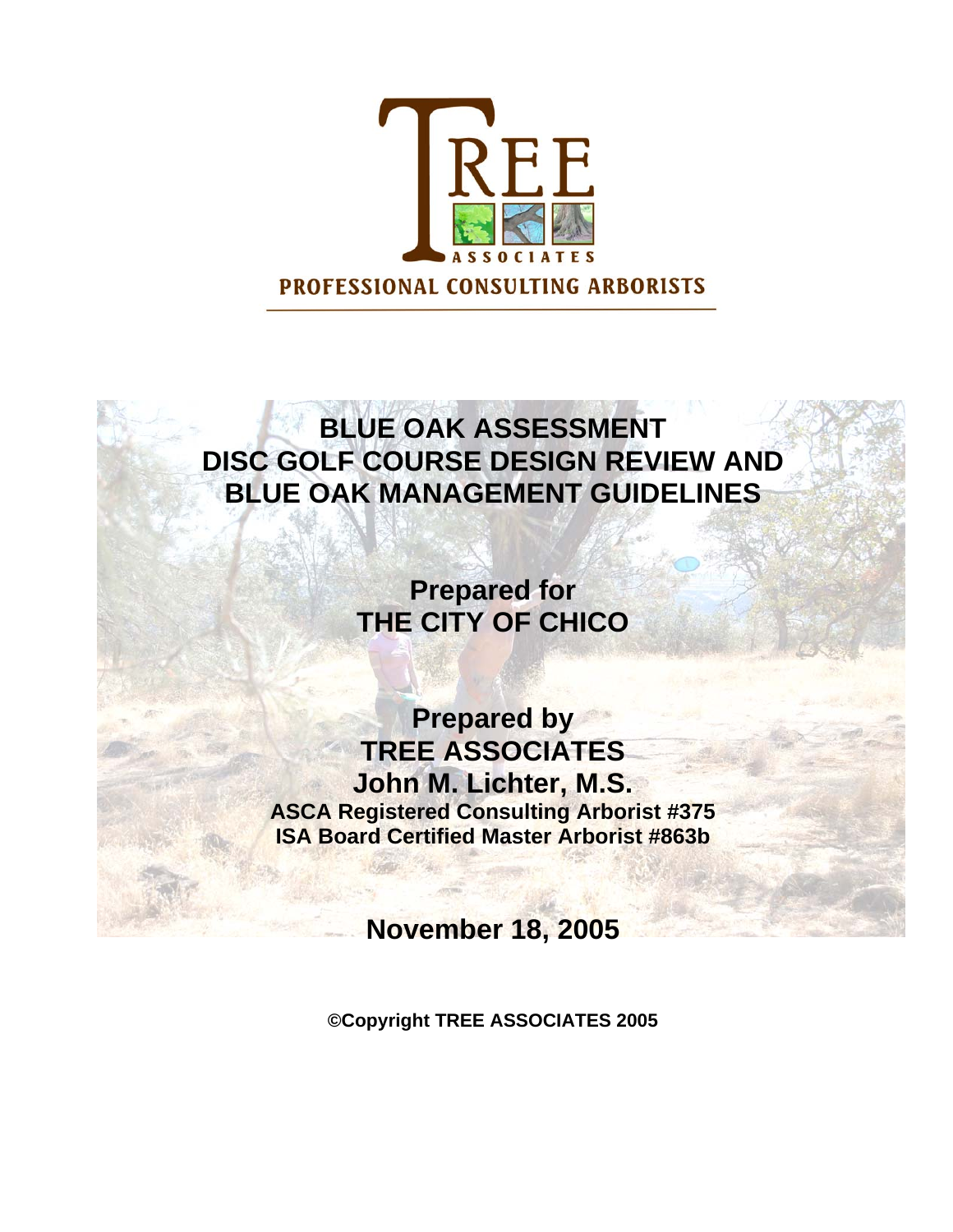# **Table of Contents**

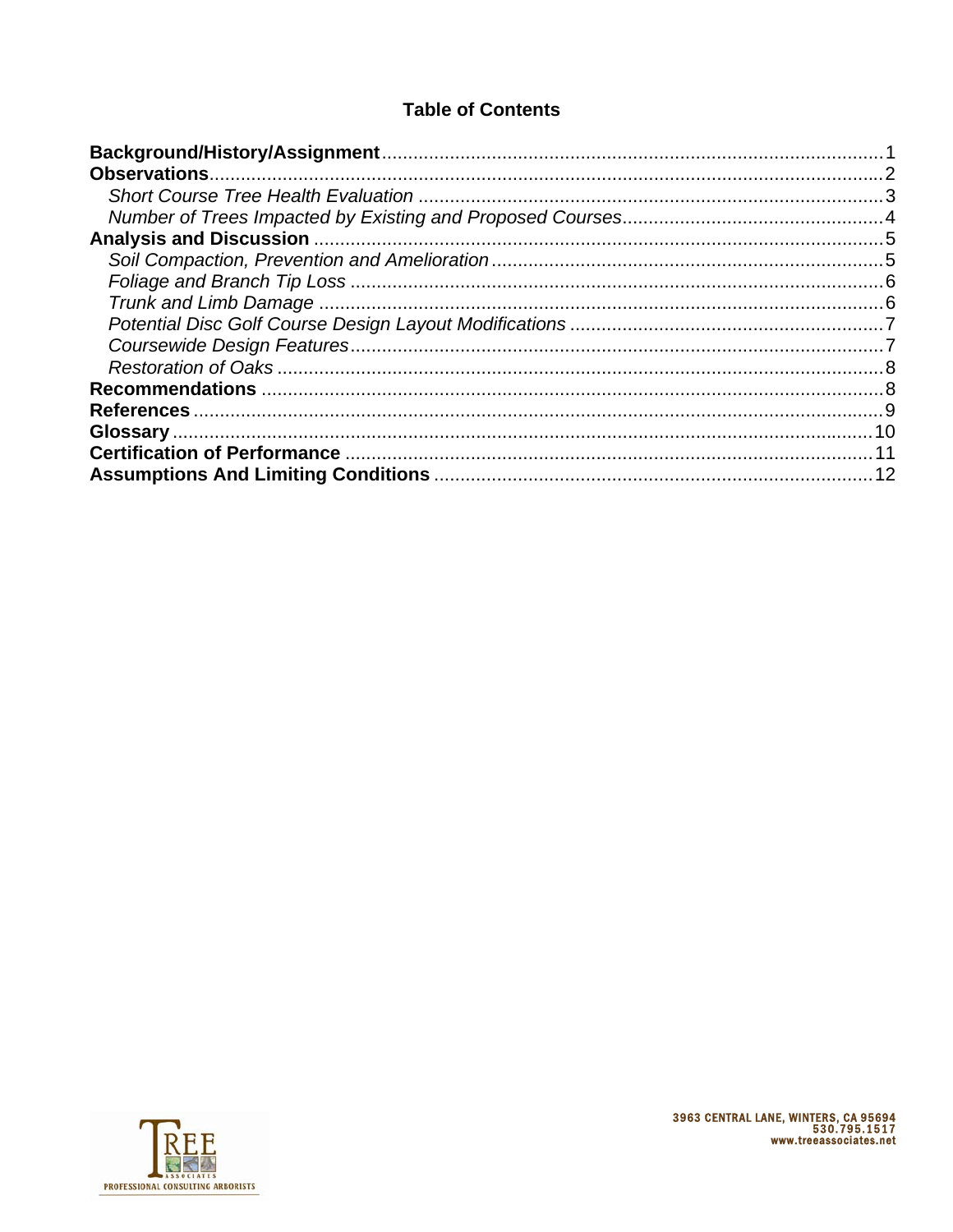City of Chico/Blue Oak Assessment, Disc Golf Course Review and Blue Oak Management Guidelines Page 1 of 12 **Page 1 of 12** Report Date: November 18, 2005

# **Background/History/Assignment**

The City of Chico has hired EDAW, Inc. to develop a Master Management Plan for Bidwell Park. Within Upper Bidwell Park, disc golf has been played for at least ten years. Currently, two courses exist; a short and a long course, with 18 and 21 holes, respectively. The short course receives significantly greater use than the long course and is located adjacent to Highway 32.

Concerns regarding the potential impact of disc golf activity on the blue oaks as well as other sensitive resources (Butte County Checkerbloom, vernal pools, ephemeral drainages, Bidwell's knotweed, native wildflower fields, erodible areas and the Humboldt Wagon Road) on the course prompted the City to retain Mr. Mike Belchik, Professional Disc Golf Course Designer and Environmental Consultant to design a course minimizing impacts to these resources, including the blue oaks.

Tree Associates was contacted to provide expert advice on blue oaks, review the proposed course design and suggest design modifications to minimize potential tree impacts and to provide recommended treatments and best management practices to preserve the blue oaks on the course.

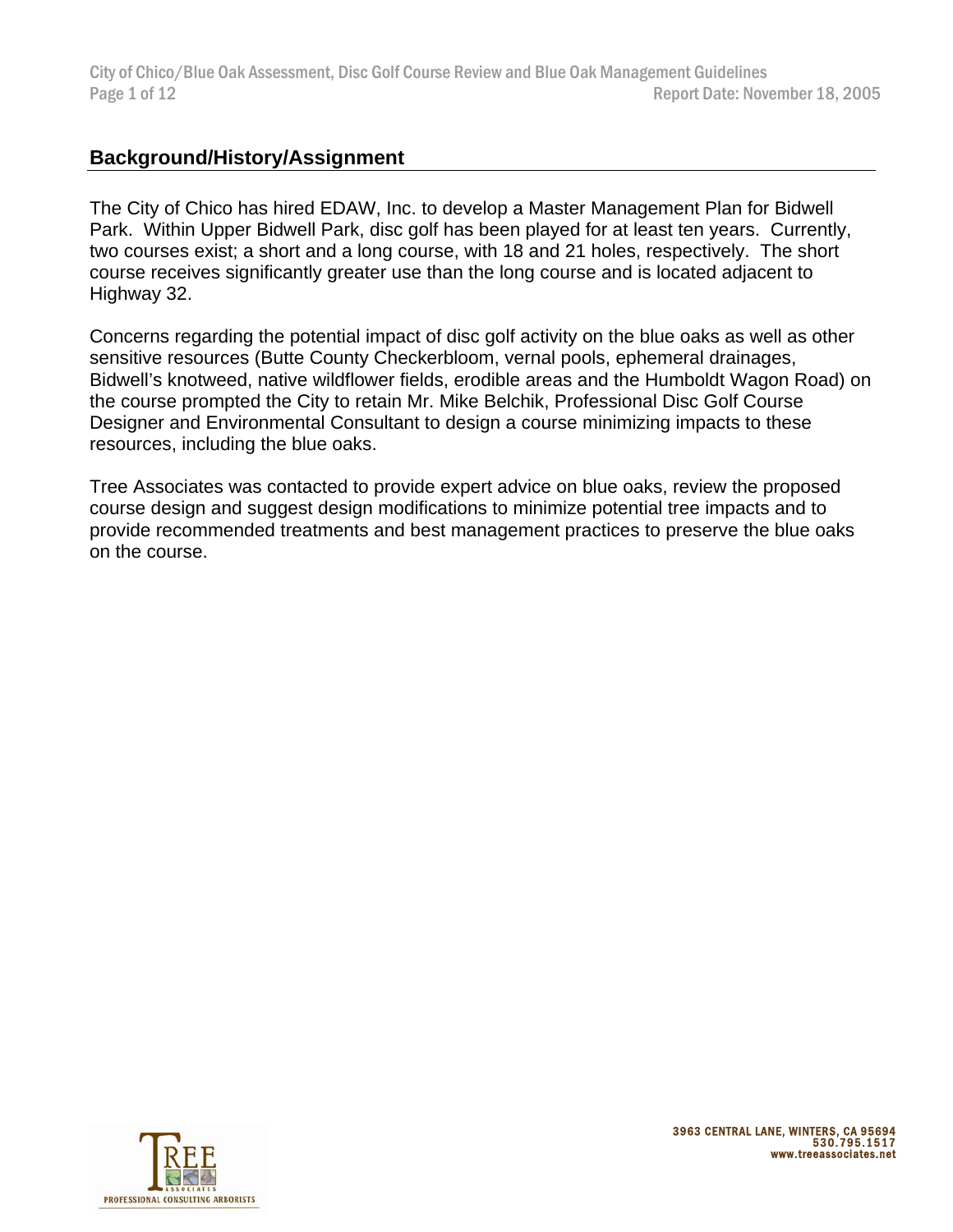# **Observations**

The disc golf courses are located within a blue oak woodland which includes, in addition to blue oak (Quercus douglasii), foothill pine (Pinus sabiniana) and interior live oak (Quercus wislizenii. The blue oaks on the site were generally growing very slowly as they typically do where soils are shallow due to a lack of resource (particularly water) availability. The soil survey indicated that the soils on site vary from 10 to 26 centimeters in depth (NRCS Web Soil Survey).The following visible results of disc golf use were more pronounced on the short course than the long course, presumably due to increased use:

- Removal of vegetation and organic matter and soil compaction from foot traffic,
- Loss of branch tips and foliage from disc contact and
- Trunk and limb injury from disc contact.

The loss of vegetation, organic matter and soil compaction was most pronounced at the tee and pin areas on both courses (figurer 4). Within the short course, the fairways were heavily trampled throughout, while on the long course, only a few narrow trails were typically found on the fairways.

The loss of branch tips and foliage was widespread across the course, particularly where trees were in the middle of the fairway (figure 5). In several cases, greater than 50% of the foliage and branch tips had been removed by discs. The amount of foliage and branch tip loss was generally greater on the short course than for the long course.

Several trees across the course sustained significant damage to their cambium from disc contact; particularly trees close to tees (figure 5).



Figure 1. Disc golfers playing short course.

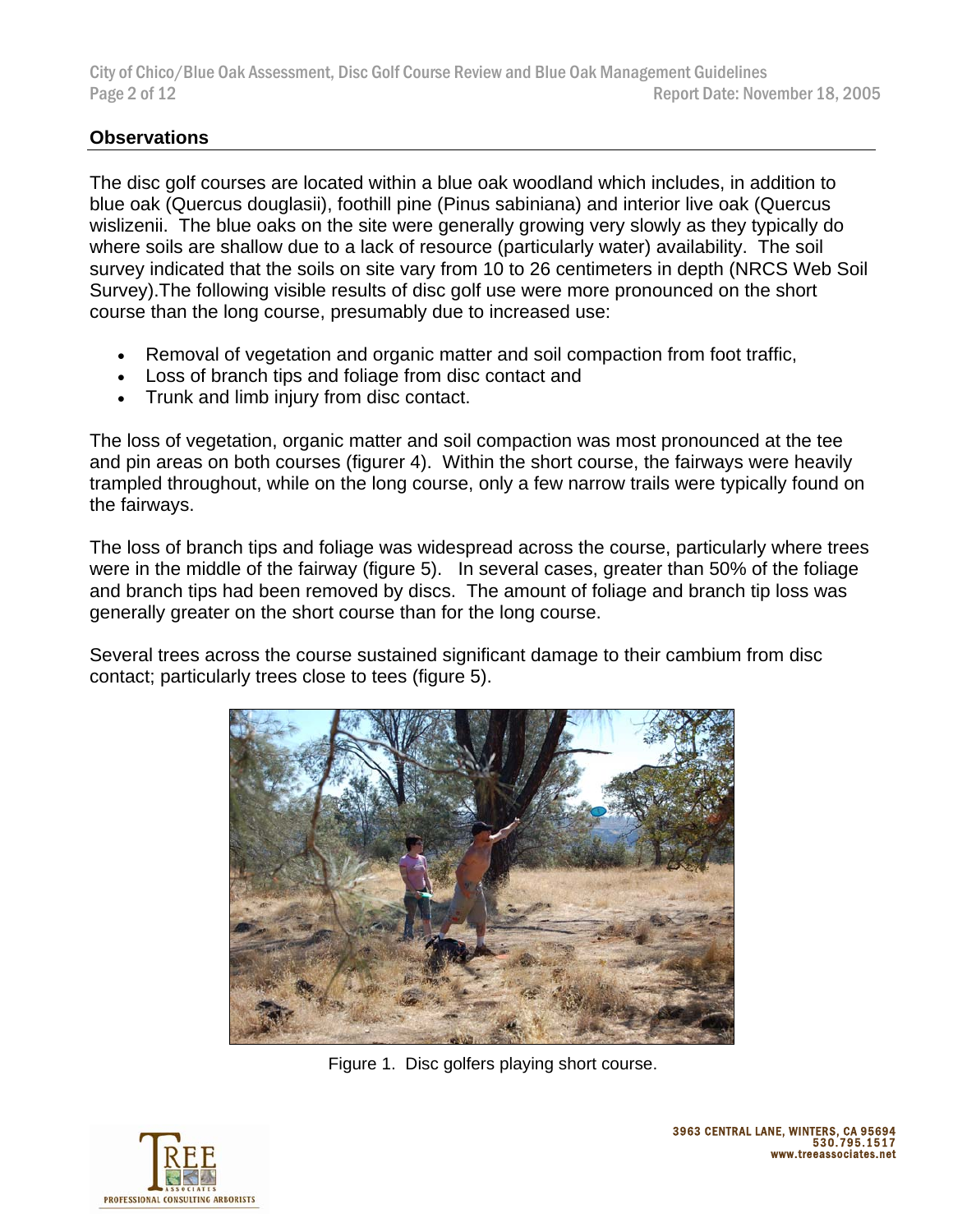City of Chico/Blue Oak Assessment, Disc Golf Course Review and Blue Oak Management Guidelines Page 3 of 12 **Page 3 of 12** Report Date: November 18, 2005

#### *Short Course Tree Health Evaluation*

In order to determine whether or not the disc golf activity has had an impact on the health of the blue oaks, an evaluation of the health of the trees within the short course was conducted. One hundred and twenty trees on or near fourteen of the eighteen holes were examined (holes picked randomly). Trees within or adjacent to the pin, fairway and tee areas were evaluated.

Data was collected on tree size (trunk diameter), health (a rating of 1 (dead) to 8 (excellent)) and soil disturbance (a rating of 1 (no disturbance under canopy) to 5 (100% of soil disturbed). The following table provides the average health rating for trees for each of the disturbance levels. Note that ratings of 4, 3 and 2 correspond to health ratings of fair/good, fair and poor/fair, respectively.

| Soil<br><b>Disturbance</b><br>Rating | <b>Average</b><br><b>Health</b> |
|--------------------------------------|---------------------------------|
|                                      | Rating<br>4.2                   |
| 2                                    | 3.8                             |
|                                      | 3.4                             |
|                                      | 3.5                             |
|                                      | 27                              |

#### **Table 1. Soil Disturbance Rating and Tree Health**

Statistical analysis of the data (provided by Dr. Richard Evans, Department of Plant Science, U.C. Davis; utilizing ordinal logistic regression) revealed that soil disturbance levels of 3 (26- 50% disturbance) or greater have a significantly negative effect on tree health (see attached for data and statistical analysis).



Figure 2. Tree in fair/good health on short course.

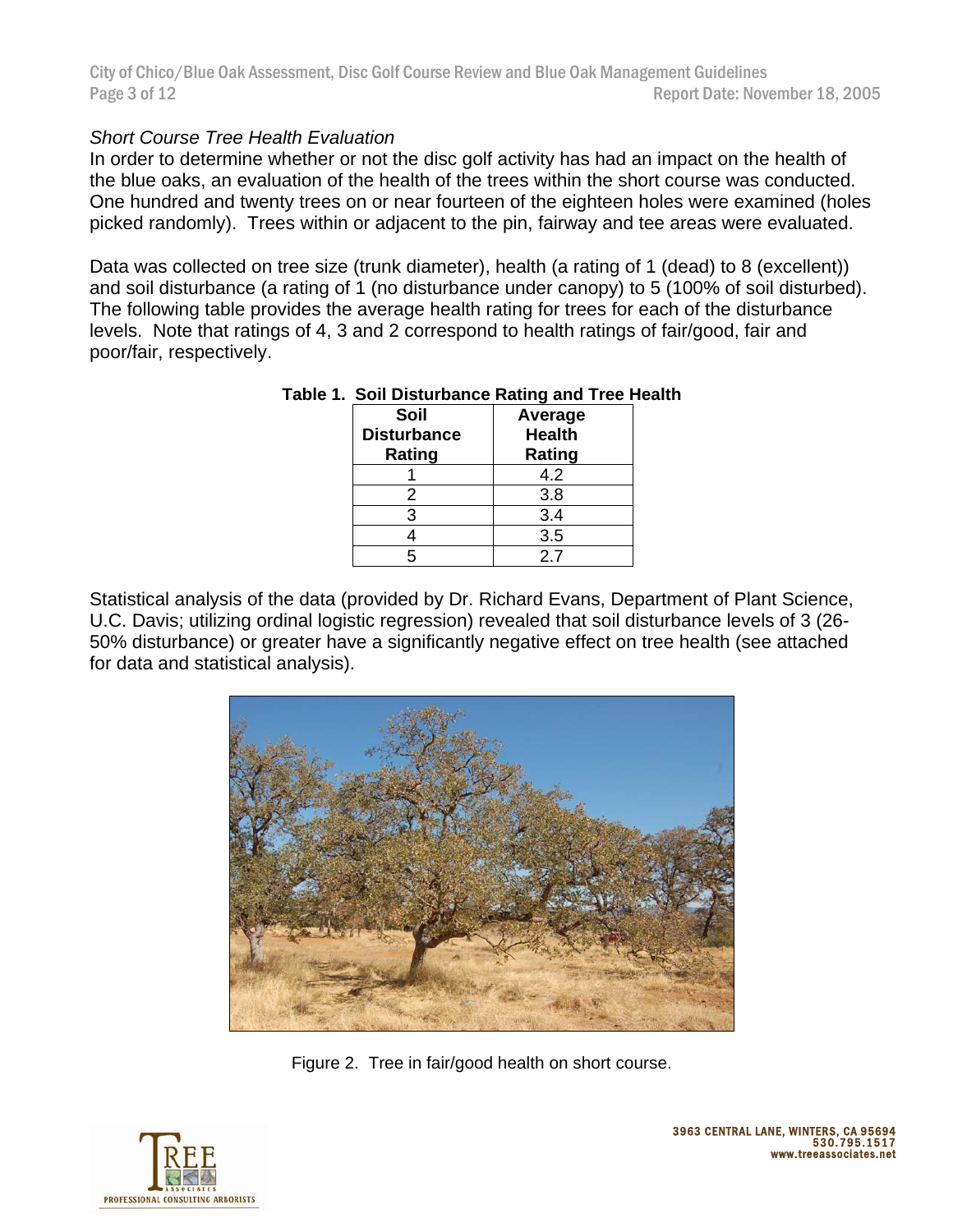City of Chico/Blue Oak Assessment, Disc Golf Course Review and Blue Oak Management Guidelines Page 4 of 12 Report Date: November 18, 2005



Figure 3. Tree in poor condition on short course; note poor growth rate and epicormic sprouts (low vigor twigs on main trunk).

## *Number of Trees Impacted by Existing and Proposed Courses*

The existing and proposed short and long courses were walked and the number of blue oak trees impacted or potentially impacted from course use was estimated. The total number of trees affected and the total number of affected trees previously unaffected by golf course use is provided below. Data are attached for individual holes.

| <b>Course</b>                   | <b>Number of</b><br><b>Trees</b><br><b>Affected</b> | <b>Number of</b><br><b>Affected</b><br><b>Trees</b><br><b>Previously</b><br><b>Unaffected</b> | <b>Number of</b><br><b>Holes</b><br><b>Evaluated</b> | Average<br># Trees/<br>Hole |
|---------------------------------|-----------------------------------------------------|-----------------------------------------------------------------------------------------------|------------------------------------------------------|-----------------------------|
| <b>Existing Short Course</b>    | 100                                                 |                                                                                               | 13                                                   | 7.7                         |
| <b>Proposed Short</b><br>Course | 122                                                 | 46                                                                                            | 18                                                   | 6.7                         |
| <b>Existing Long Course</b>     | 241                                                 |                                                                                               | 18                                                   | 13.4                        |
| Proposed Long<br>Course         | 277                                                 | 58                                                                                            | 18                                                   | 15.4                        |

#### **Table 2. Number of Trees Affected by Disc Golf Course Use**

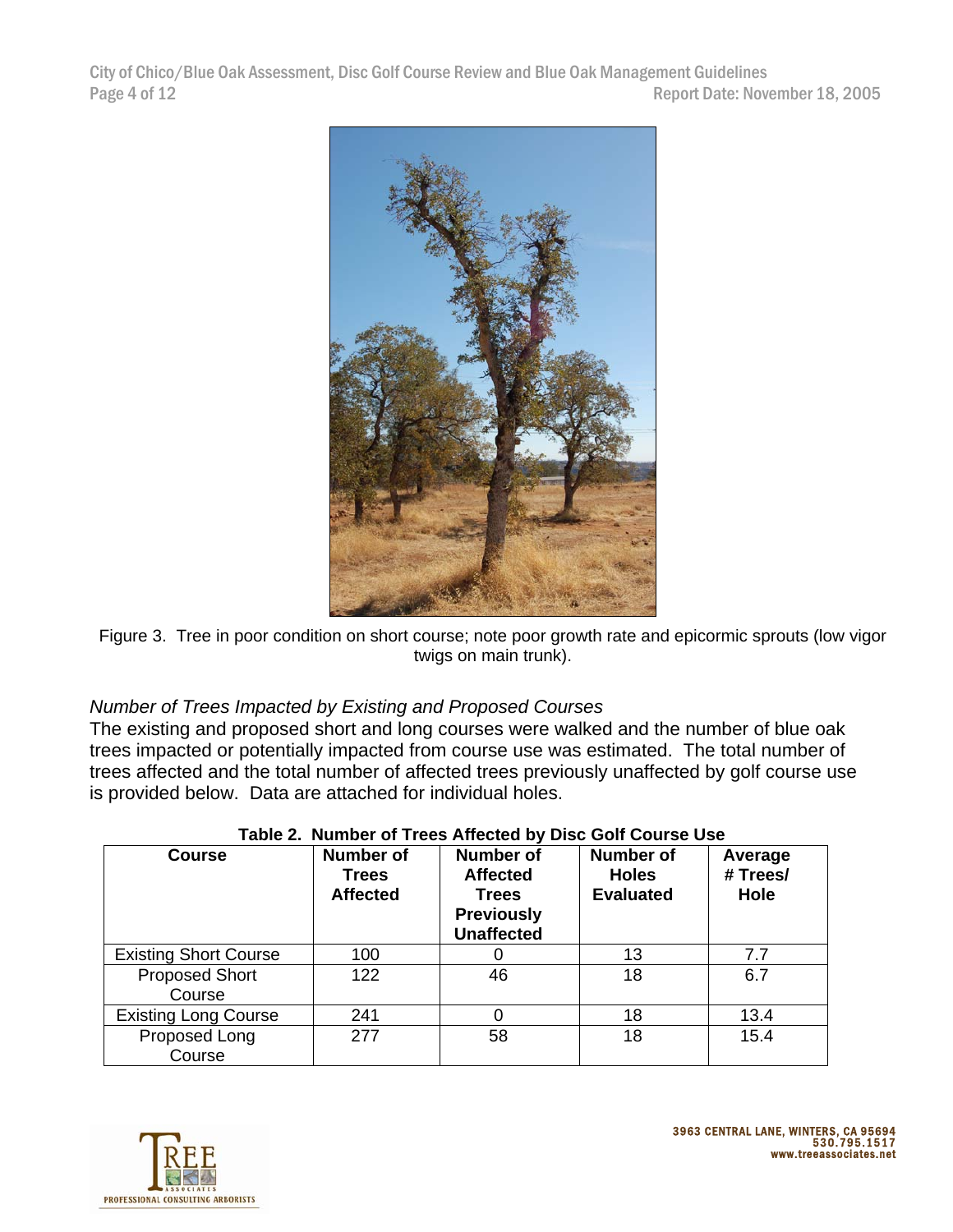## **Analysis and Discussion**

The Short Course Tree Evaluation provides evidence that disc golf course use is impacting the health of the trees. While the disturbance rating was based on a visual observation of soil disturbance, the study did not distinguish between soil compaction and foliage and branch tip loss impacts. Where soil disturbance was greater, the likelihood of foliage and branch tip loss was generally greater as well. Further study would be required to attempt to determine the relative importance of these factors.

#### *Soil Compaction, Prevention and Amelioration*

Soil compaction rearranges soil particles, increasing soil strength and reducing the amount of large pore space in the soil. These changes can restrict root growth directly, and lead to growth restriction and/or disease from their negative impact on soil water infiltration, drainage and aeration.

Because remediating compacted soils is difficult and not always effective, preventing soil compaction on as yet undisturbed treed portions of the proposed course is of prime importance. Preventing the re-compaction of ameliorated soil is also of obvious benefit.

A previous study (Lichter and Lindsey, 1994) found that six inches of woodchip mulch significantly reduced, but did not offset compaction from a front end loader. While I am unaware of studies which have looked at surface treatments to reduce compaction specifically from foot traffic, I would expect that this treatment would significantly reduce soil compaction as long as the depth of mulch was maintained. Another benefit of mulch application would be to increase the level of organic matter in the soil in areas where, due to foot traffic and the lack of vegetative growth, it likely has been decreasing.

Breaking up the soil (i.e. tilling or subsoiling) when it is fairly dry is an effective means of ameliorating compacted soils (Harris, R., N. Matheny and J. Clark, 2004). However, "tree root sensitive" treatments for breaking up soils in the root zone of trees are limited. Soil removal and replacement (with sandy loam, organic matter or combinations of soil and organic matter) in radially-oriented trenches has been shown to increase tree growth (Day and Bassuk, 1994; Watson, Kelsey, and Woodltli, 1996; and Smiley, 1997). The soil can also be broken up effectively with minimal damage to tree root systems utilizing a pneumatic excavator. Recently, soil compaction amelioration treatments utilizing a pneumatic excavator to break up the soil while incorporating organic matter have been recommended by Smiley (personal communication).

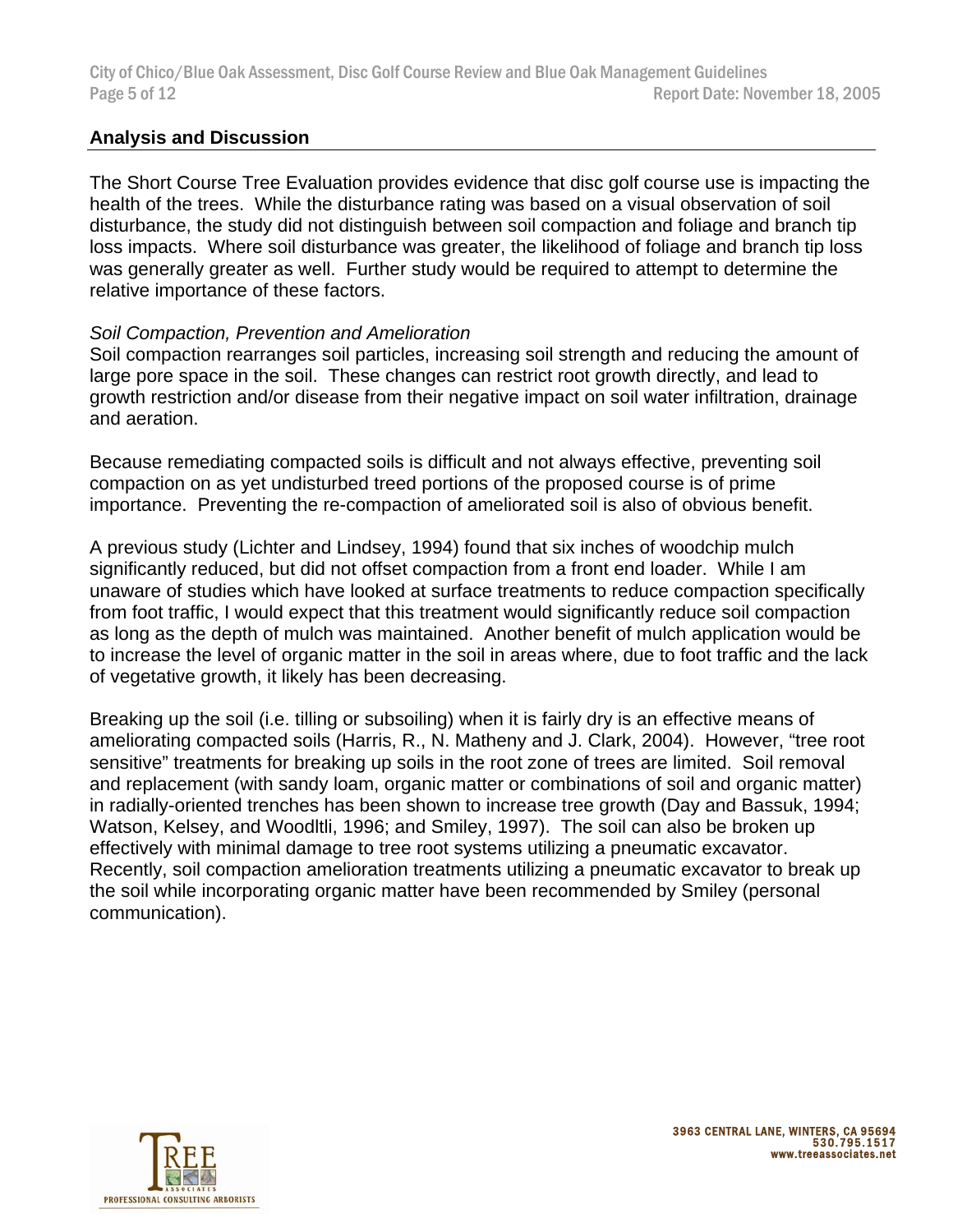

Figure 4. Soil disturbance under oaks on short course.

# *Foliage and Branch Tip Loss*

While most trees can withstand periodic defoliation, severe decline or death may occur following more than two seasons of complete defoliation (Johnson, W.T. and H.Lyon, 1988). The tolerance of trees to defoliation is related to the amount of foliage lost, the time of year of defoliation, tree condition and horticultural site suitability. Often, secondary insects, diseases or drought will kill a tree which has been stressed by defoliation (Dunbar and Stevens 1975, Davidson et al. 1996, in Randall, M., 2004). While defoliation on the course in any given year is not complete on any tree, the regular and growing season long defoliation from disc golf use could be contributing to the stress of affected oaks on the course along with soil compaction and likely periodic drought stress due to the shallow soil present on site.

Aside from designing the course to avoid trees within the potential flight path of the trees, I know of no means of reducing the loss of foliage or branch tips from flying discs. The design modifications listed in the attached table provide a means to reduce the number of trees within the flight path of discs.

## *Trunk and Limb Damage*

On a course wide basis, the damage to trunk and limbs is of lesser importance than the factors discussed above, as fewer trees are impacted and, for many of these trees, the impact is limited to a particular branch and/or one side of the trunk. However, this damage can have a significant impact on tree health, particularly for small trees and when foliage and branch tip damage occurs in addition, which is common.

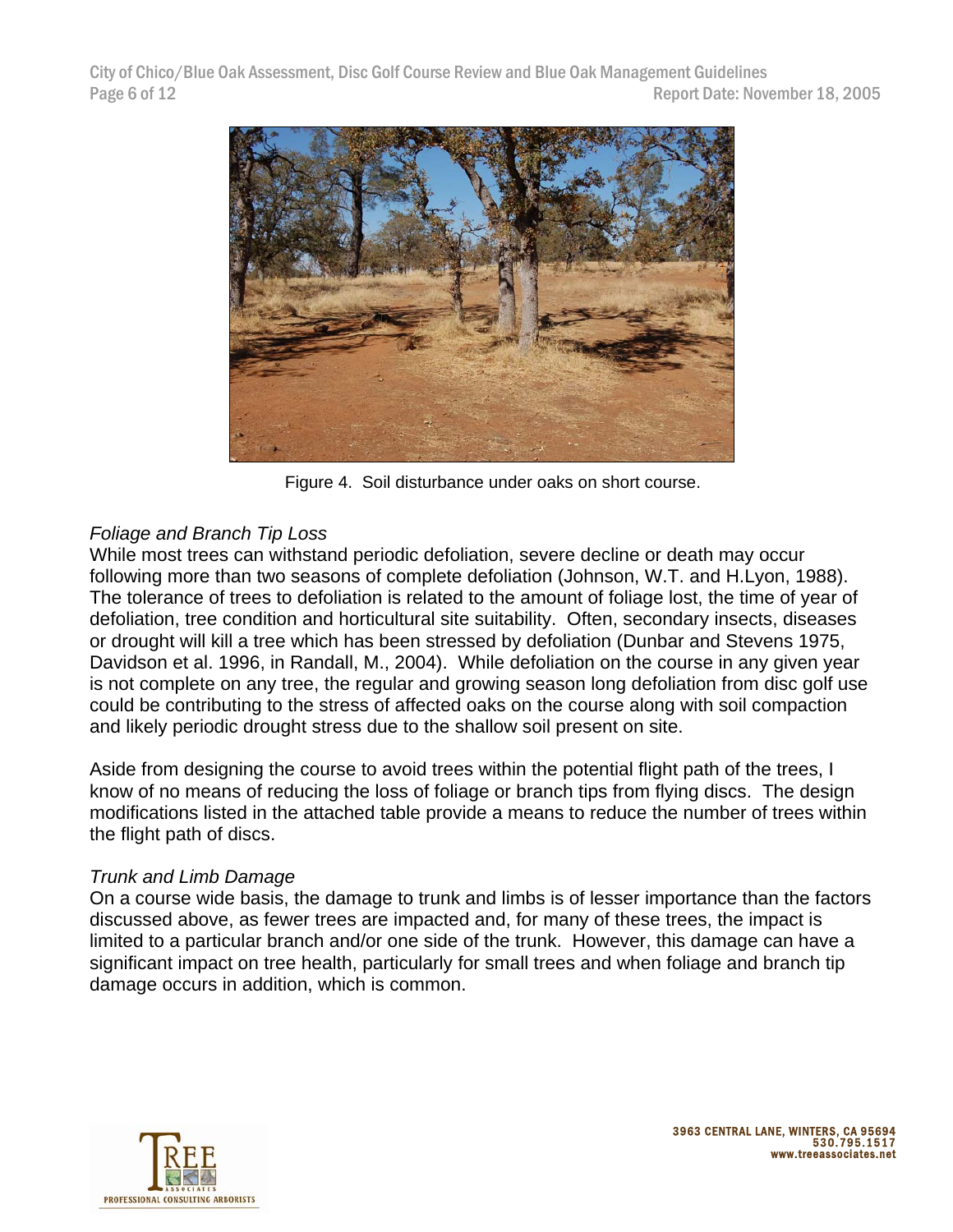For such affected trees, wrapping the trunk or limbs with protective material or shielding the impacted (or potentially impacted) trunk or limbs will limit impacts. Trunk or limb wrapping should be done in such a way as to avoid girdling (restricting diameter growth) the tree. Shielding should be done in such a way as to avoid root injury.



Figure 5. Loss of foliage and growing points and limb damage from disc impact on short course.

# *Potential Disc Golf Course Design Layout Modifications*

Mr. Mike Belchik designed new short and long courses with the goals of reducing impacts to several sensitive environmental resources. By looking at Table 2, it can be seen that the proposed courses will affect additional trees which were not previously affected. Because treatments to prevent and ameliorate soil compaction are not always effective and the impacts of flying discs are unavoidable in order to maintain a disc golf course within a blue oak woodland, minimizing the number of affected trees which were previously undisturbed would be of primary importance to reduce overall impacts. In addition, a design avoiding impacts to previously impacted trees would potentially allow for recovery of these trees, following remediative treatment.

## *Coursewide Design Features*

Mr. Belchik has suggested the use of concrete tees, trunk protection and defining paths along the fairway and between holes (Belchik 8/28/05 report and personal communication). The presence of concrete tees will limit the need for golfers to search for higher ground during the winter months which should limit the area which is compacted around the tees. Concrete tees should be established sufficiently distant from the tree canopies considering the nature of traffic around them (estimated to be a circular area with up to a 20' radius. The area around the tees should be covered with woodchip mulch to be maintained at 6" thick (tree trimming "waste" is acceptable) in order to avoid compaction in this area.

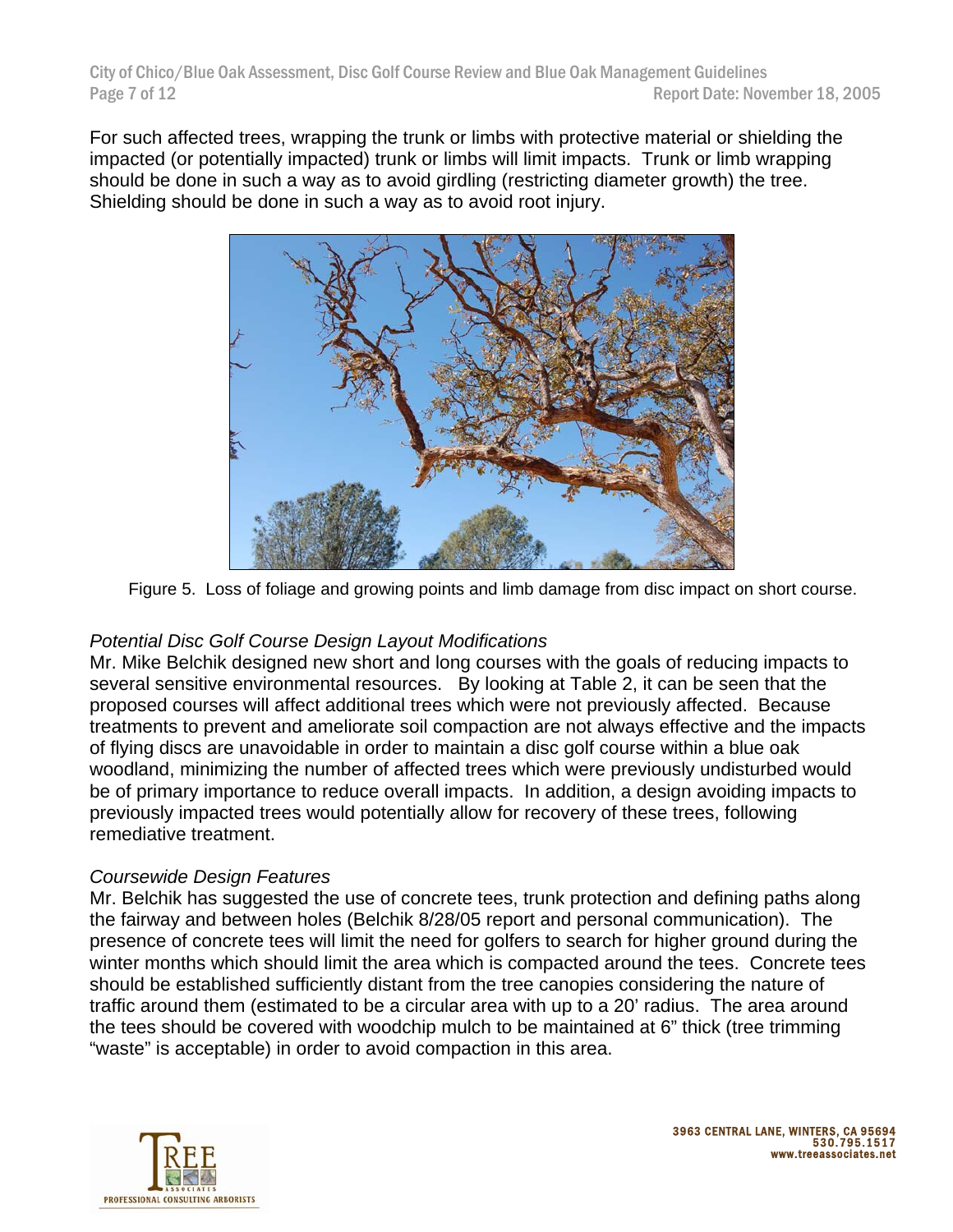Defining pathways down the fairway as well as between holes should also limit the spread of traffic and the area compacted. The pathways can be covered with mulch and delineated with rocks or tree limbs or other objects as desired as long as they are installed above grade and without the operation of equipment within an area equal to twice the distance from the trunks to the edge of the branches of the trees (hereafter considered the" tree protection zone").

## *Restoration of Oaks*

Since there does not appear to be much natural regeneration of oaks in recent years within the courses and since it appears that golf course use has affected the condition of the oaks, in addition to the above measures to preserve oaks, establishing oaks on the property may be desired. The major limiting factors to oak regeneration on this site are expected to include: drought stress due to shallow soil, browsing and competition with weeds.

Newly planted blue oaks may be given the best chance for success by planting the trees or acorns in tree tubes and covering the vicinity of the planted oak with landscape fabric covered by 6" of woodchip mulch. Planting trees on the north or east side of existing trees may also improve seedling growth as these areas will not be as droughty as other planting sites. Temporary irrigation could have a major impact on seedling survival and growth rate.

#### **Recommendations**

- Modify proposed course designs as suggested within the attached table where possible.
- Install and maintain at least 6" of coarse woodchip mulch within the protection zone (twice the drip line area) of all blue oaks which are currently undisturbed and within the tee, fairway or pin of the proposed course.
- For trees with existing soil disturbance, during the winter, when soils are moist (and not wet), utilize a pneumatic excavator to pulverize the soil within the tree's root zone, then apply woodchip mulch as recommended above.
- Install concrete tees on course.
- Install paths as discussed in the report above.
- Install trunk/limb protection as discussed above.

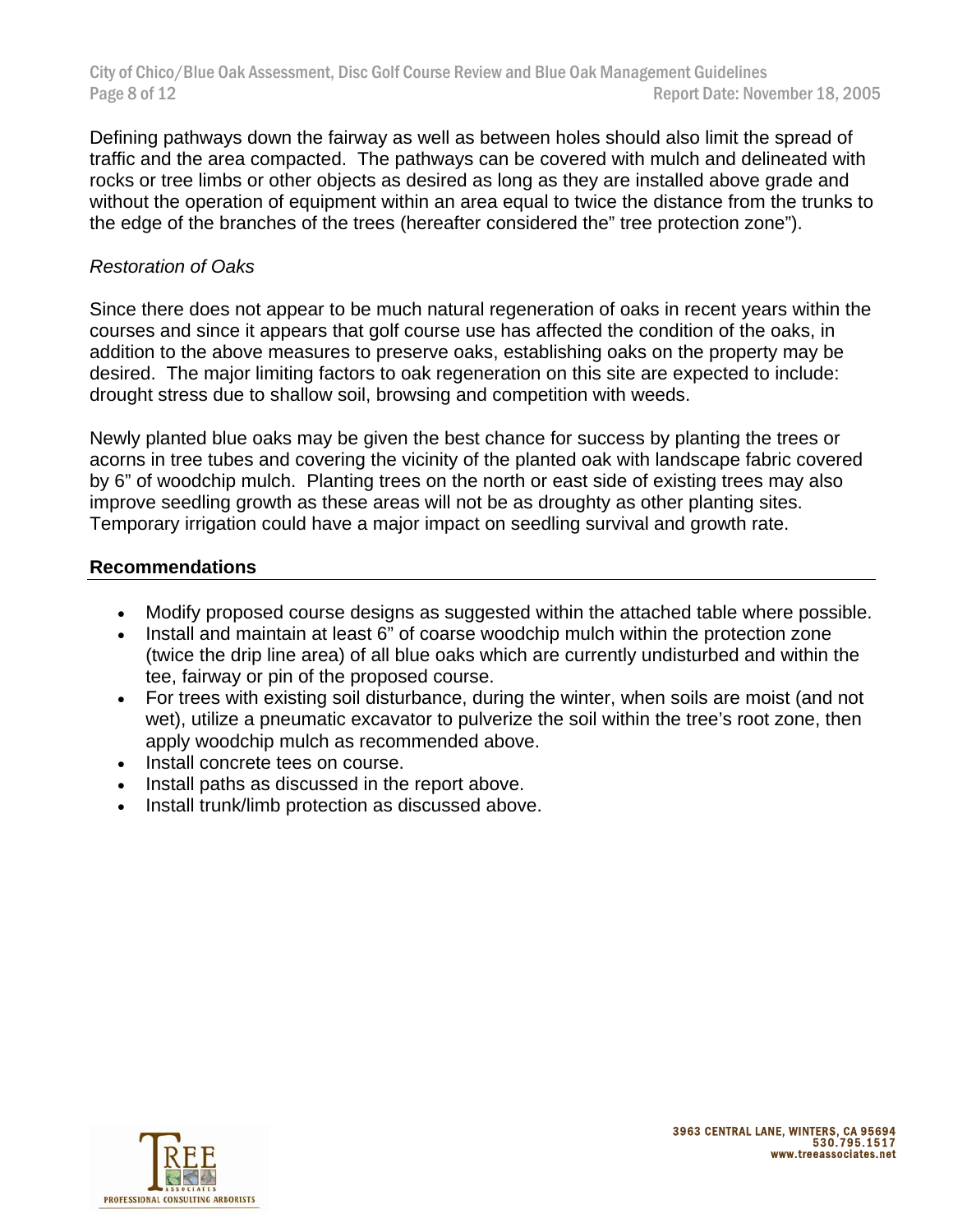City of Chico/Blue Oak Assessment, Disc Golf Course Review and Blue Oak Management Guidelines Page 9 of 12 **Page 9 of 12** Report Date: November 18, 2005

#### **References**

- Day, S. and N. Bassuk. 1994. A Review of the Effects of Soil Compaction and Amelioration Treatments on Landscape Trees. *J. Arboriculture* 20:9-17.
- Harris, R.W., J.Clark and N. Matheny. Arboriculture: Integrated Management of Landscape Trees, Shrubs and Vines, 4<sup>th</sup> Edition. Prentice Hall ©2004. 578 p.
- Johnson, W.T. and H. Lyon. Insects that Feed on Trees and Shrubs. Cornell University Press ©1988. 556 p.
- Lichter, J.M. and P.A. Lindsey. Soil Compaction and Site Construction: Assessment and Case Studies. In The Landscape Below Ground: Proceedings of an International Workshop on Tree Root Development in Urban Soils. G. Watson and D. Neely, editors. 222 p.
- Randall, M.S. Area-Wide Analysis of Hardwood Defoliator Effects on Tree Conditions in the Allegheny Plateau. *Northern Journal of Applied Forestry*. March, 2004.
- Smiley, T. Strategies for Reducing Soil Compaction. *Tree Care Industry*. 8(4):24-26, 28, 30- 32.
- Watson, G.W., P. Kelsey and K. Woodtli. 1996. Replacing Soil in the Root Zone of Mature Trees for Better Root Growth. J*. Arboriculture*. 22:167-173.

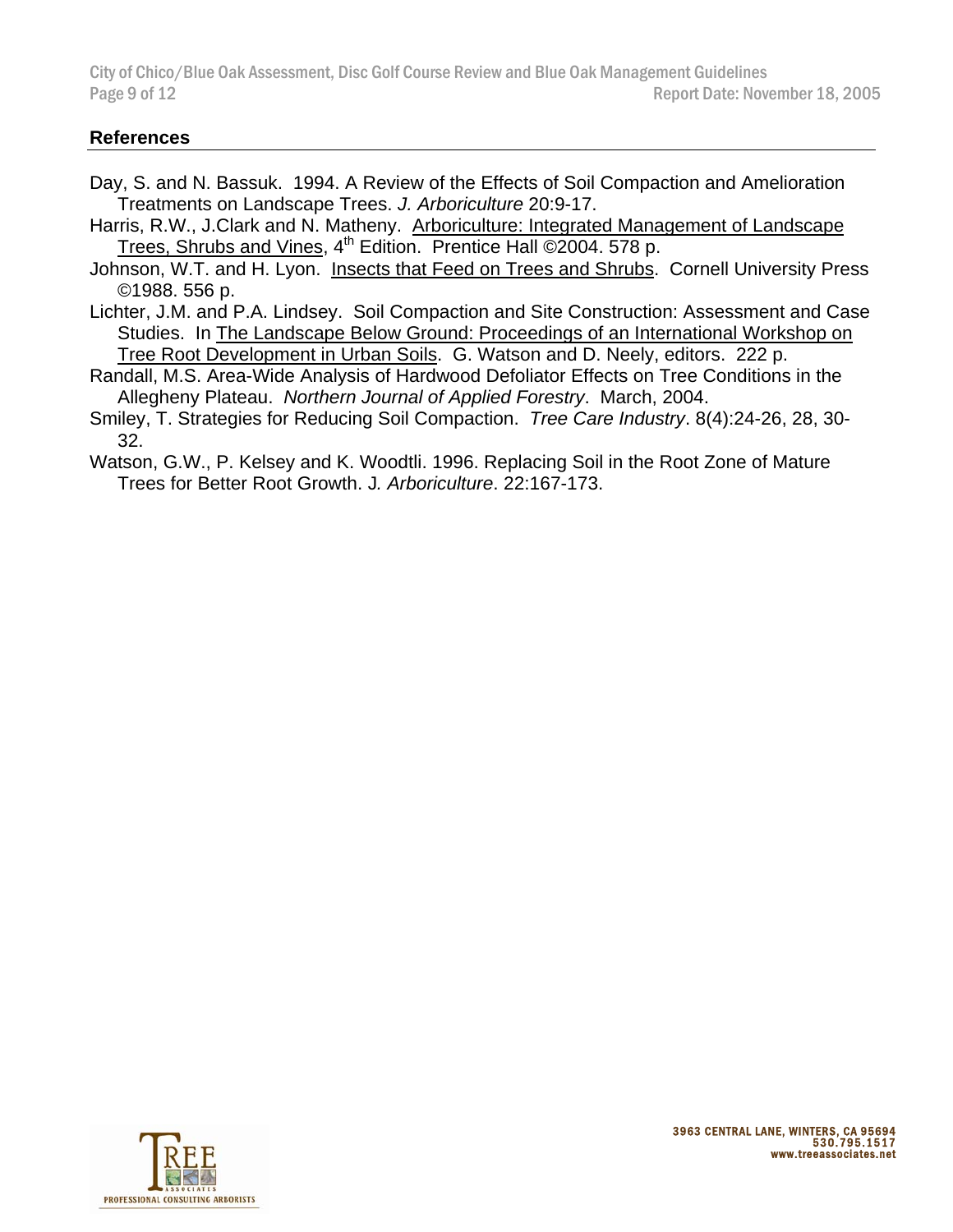City of Chico/Blue Oak Assessment, Disc Golf Course Review and Blue Oak Management Guidelines Report Date: November 18, 2005

#### **Glossary**

| Bow                                                                                              |
|--------------------------------------------------------------------------------------------------|
| the gradual curve of a branch or stem.                                                           |
| Callus                                                                                           |
| - growth resulting from and found at the margin of wounds.                                       |
| Canker                                                                                           |
| - a localized area of dead tissue on a stem or branch, caused by fungal or bacterial organisms.  |
| <b>Central Leader</b>                                                                            |
| the main stem of the tree.                                                                       |
| <b>Chlorotic</b>                                                                                 |
| - yellow.                                                                                        |
| Codominant                                                                                       |
| - equal in size and relative importance.                                                         |
| Crown                                                                                            |
| - parts of the tree above the trunk.                                                             |
| Decay                                                                                            |
| - process of degradation of woody tissues by fungi and bacteria.                                 |
| <b>Dieback</b>                                                                                   |
| - death of shoots and branches, generally from tip to base.                                      |
| Dropcrotch                                                                                       |
| - the process of shortening trunks or limbs by pruning back to dominant lateral limbs.           |
| <b>End Weight</b>                                                                                |
| - the concentration of foliage at the distal ends of branches.                                   |
| Epicormic<br>- shoots which result from adventitious or latent buds; often indicates poor vigor. |
| Included bark                                                                                    |
| - pattern of development at branch junctions where bark is turned inward rather than pushed      |
| out.                                                                                             |
| Primary limb                                                                                     |
| - limb attached directly to the trunk                                                            |
| Root crown                                                                                       |
| - area at the base of a tree where the roots and stem merge.                                     |
| Secondary limb                                                                                   |
| - limb attached directly to a primary limb.                                                      |
| Sound wood                                                                                       |
| - undecayed wood.                                                                                |
| Suppressed                                                                                       |
| - trees which have been overtopped and whose crown development is restricted from above.         |
| Target                                                                                           |
| people or property potentially affected by tree failure.                                         |
| Train                                                                                            |
| - to prune a young tree to establish a strong structure.                                         |
| Vigor                                                                                            |
| overall health.                                                                                  |

1 Definitions from author or Matheny and Clark, Evaluation of Hazard Trees in Urban Areas, 2<sup>nd</sup> Edition c 1994, ISA.

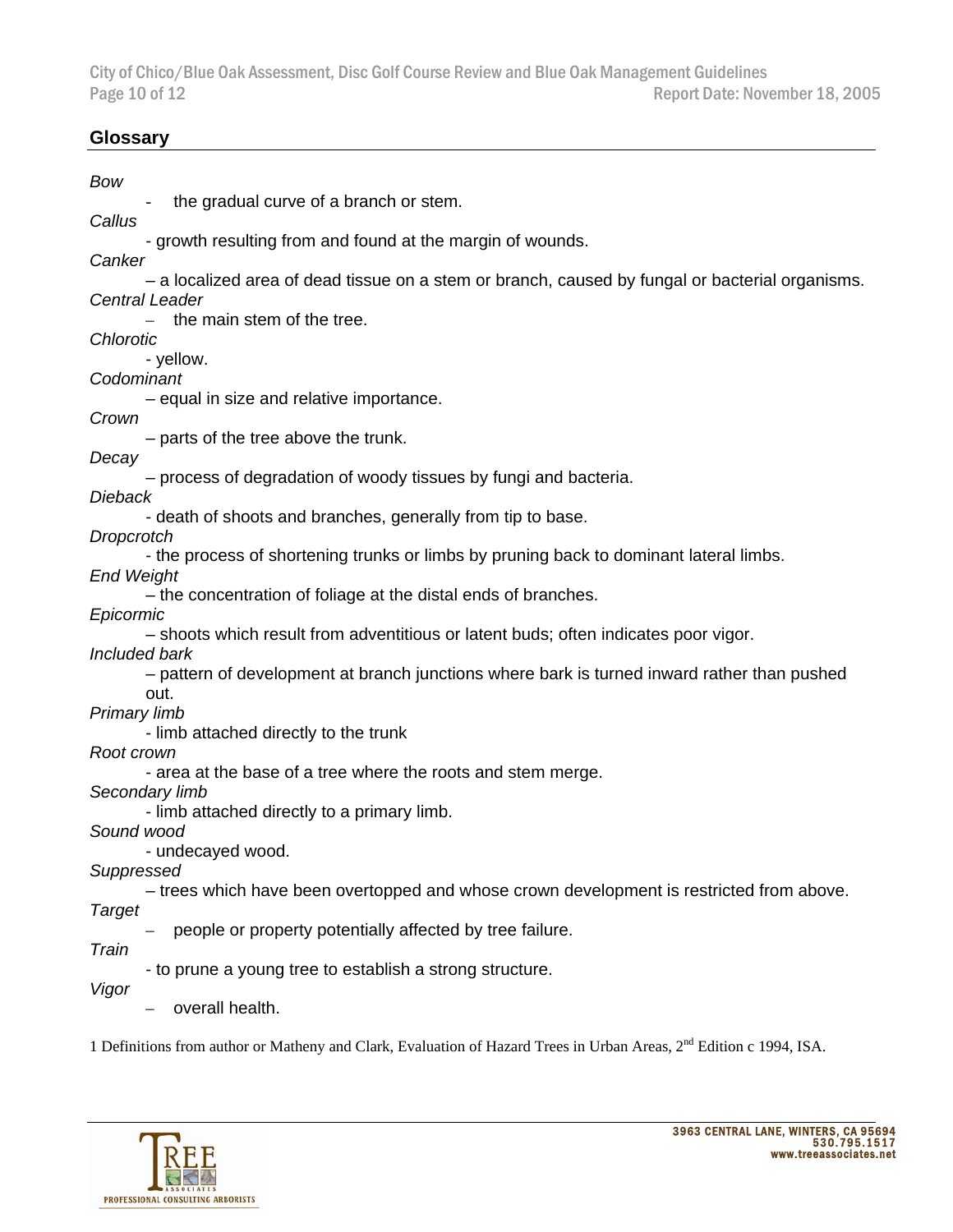# **Certification of Performance**

I, John M. Lichter, certify:

- That I have personally inspected the tree(s) and/or the property referred to in this report, and have stated my findings accurately. The extent of the evaluation and/or appraisal is stated in the attached report and the Terms and Conditions;
- That I have no current or prospective interest in the vegetation or the property that is the subject of this report, and I have no personal interest or bias with respect to the parties involved;
- That the analysis, opinions and conclusions stated herein are my own, and are based on current scientific procedures and facts;
- That my compensation is not contingent upon the reporting of a predetermined conclusion that favors the cause of the client or any other party, nor upon the results of the assessment, the attainment of stipulated results, or the occurrence of any subsequent events;
- That my analysis, opinions, and conclusions were developed and this report has been prepared according to commonly accepted Arboricultural practices;
- That no one provided significant professional assistance to the consultant, except as indicated within the report.

I further certify that I am a member of the American Society of Consulting Arborists, and that I acknowledge, accept and adhere to the ASCA Standards of Professional Practice. I am an International Society of Arboriculture Certified Arborist. I have been involved in the practice of Arboriculture and the care and study of trees since 1985.

John M. Lichter, M.S. ASCA Registered Consulting Arborist #375 ISA Board Certified Master Arborist #863b